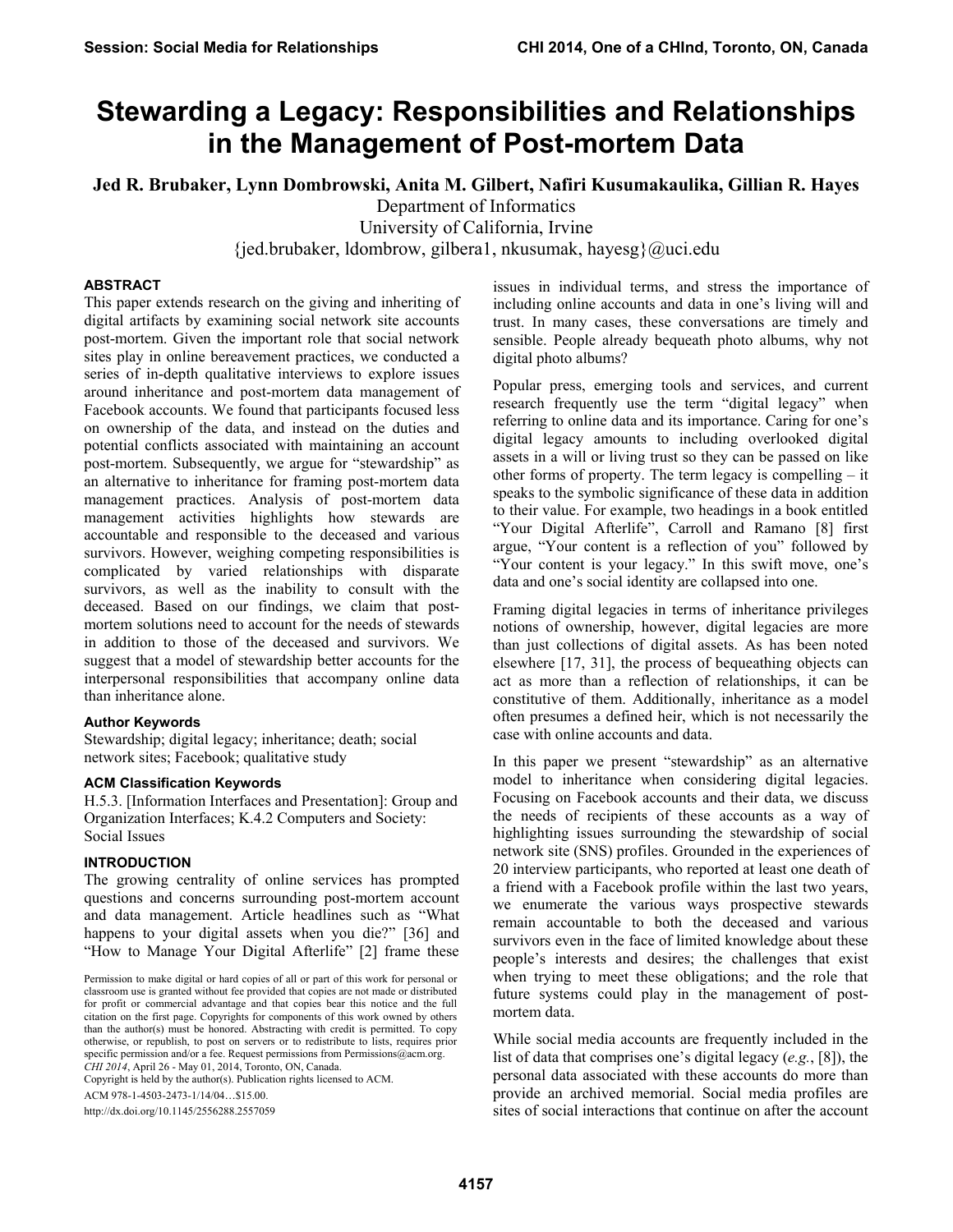holder has died, most notably through the memorial practices of survivors  $[5, 6, 7, 14, 16, 23, 29]$ . Thus, we considered the types of management that may accompany the ongoing use of these spaces.

Stewards act as mediators for the wishes of the deceased and their data, as well as moderators of the actions, needs, and requests of other survivors. As such, stewards are accountable to multiple parties—the deceased, surviving online friends, and friends and family who are not connected to the online social network—who all have varying claims to management of and interaction with the deceased's data and profile post-mortem. Based on their particular needs, we emphasize the importance of designing end-of-life planning tools in ways that incorporate stewards in the planning process, attend to their needs after the account owner's death, and support account owners to understand both that technological and social considerations relevant to digital data that may not be as familiar as traditional assets for inheritance.

# **LEGACY AND STEWARDSHIP**

Engaging the connotations of "digital legacy" requires that we consider the use of the term "legacy" more broadly. There are two common understandings of the term: that which is bequeathed to another, an enduring representation of an individual after their death. Hunter & Rowles [18] provide a broader typology, noting that one's legacy is composed of a biological legacy, material legacy, and a legacy of values. Pertinent here are material legacies that can include heirlooms, possessions, and symbols.

Much of related HCI research has focused on material legacies, particularly the bequeathal of heirlooms and possessions (*e.g.*, [16, 25, 30, 31]). However, the third category, symbols, has been understudied in HCI to date. Symbolic legacies include "leaving social markers," such as a named building or endowing an academic chair that serve as "public legacies that might result in a form of symbolic immortality" [18]. In contrast to heirlooms and possessions that are amenable to ownership, symbolic legacies more commonly necessitate stewardship – someone to manage and maintain the marker on behalf of the deceased. The public nature of social media data and the broad set of stakeholders impacted by these data make analysis of them in symbolic terms appropriate.

Independent of the content of one's legacy, legacy crafting can be seen as a practice in which one engages, typically near the end of life, as in the Stage Theory Model of Adult Cognitive Development [35]. This understanding of legacy is as a curated self-presentation intended to endure after one's death. However, of course, people do not all die in old age or explicitly craft their legacies.

Stewardship involves taking on this responsibility of caring for and crafting a legacy on behalf of another. The etymology of the word "steward" can be traced back to "guardian", and starting in the late  $14<sup>th</sup>$  century England and Scotland, was used as a title to refer to "one who manages affairs of an estate" [12]. Consistent with this definition, stewards do not necessarily own the things for which they are responsible. Instead, stewardship focuses upon carrying out responsibilities entrusted to the steward.

Stewardship has received the most significant treatment in the social sciences, particularly management and organizational science [27]. In particular, Stewardship Theory describes leaders who act in service of a collective, as opposed to in their own best interests [10]. Stewardship as a concept within technology, meanwhile, while not particularly new, is under-theorized. It is seen predominantly in security, data governance, and business information systems (*e.g.*, [11]) when describing a person who takes responsibility for existing data, or possible future data. For example, in large classification systems, it is a suggested practice to have a steward for each data node – someone who can speak on behalf of the data that exists or might exist in this node.

As the size and complexity of our personal data grow, it is not surprising to see similar needs emerge outside the traditional sphere of corporate and academic datasets. However, stewardship of SNS data can be distinguished from other types of stewardship based on the tight relationship between the data and identity of the individual who created it, an issue we explicitly address here.

# **RELATED WORK**

Death and end-of-life issues have gained increased attention in HCI. Much of this work takes inspiration from Bell's call for the study of techno-spirituality [4], which consequentially includes practices surrounding death. Research focusing on end of life needs has been proposed as part of a broader lifespan-oriented approach to HCI [25]. Inheritance of technology is noted as a key area for further research, as well as the creation of and experiences surrounding legacies and monuments. The life record made available via Facebook profiles presents a particular challenge given the ad-hoc repurposing of these spaces for memorialization.

## **Inheritance and Bereavement**

Among the various strategies users may prefer for the management of their online data post-mortem [38], strategies that enable inheritance are common. However, existing literature has documented substantial design challenges around inheritability, such as adequate planning for digital assets post-mortem or "the will-drafting problem" [24]. Meanwhile, Odom et al. [30] note potential tensions with the presence of uncurated social media data in family archives. One potential solution to these challenges could include "deep storage" and decay of digital artifacts [31]. However, decay is sometimes seen as antithetical to the nature of digital objects, which can always remain in their authentic condition [17]. A desire for authenticity may present some challenges when the data involved serves as a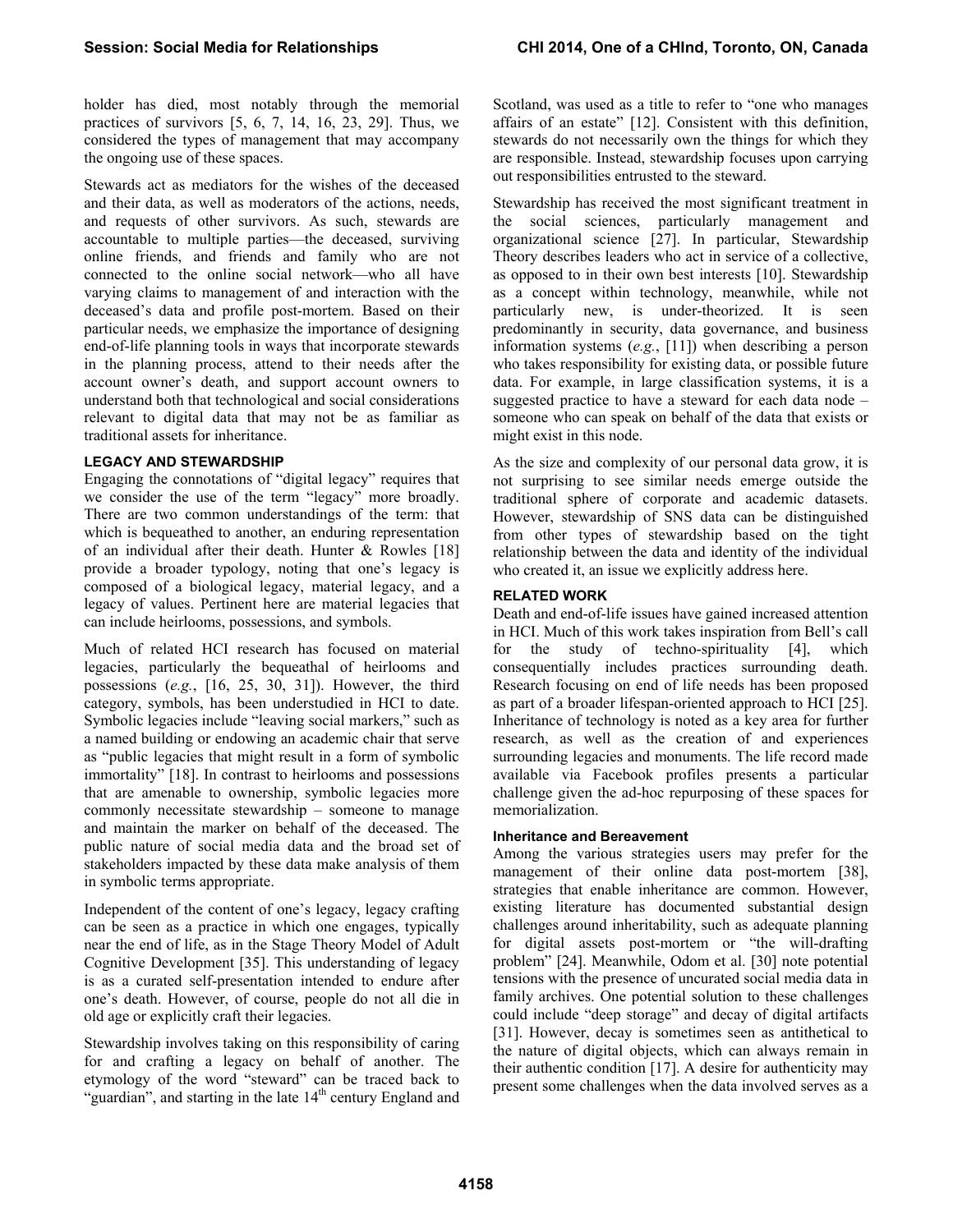representation of the deceased, as is the case with a Facebook profile.

Concerns around inheritance necessarily extend to the needs of the bereaved. In particular, inheriting a physical object can be riddled with ambiguities when the recipient is uncertain of its meaning [31]. These ambiguities might be amplified in the case of SNS profiles where some individuals feel that profile ownership is retained by the deceased [6].

In an online support context, meanwhile, Masimmi highlights an important distinction between loss and grief when designing technologies to support the bereaved and cautions against approaches that may intermingle the two [26]. Loss includes the shock related to the initial loss, but the experience of grief is often ongoing. This distinction is pertinent when considering the specific practices in which a steward might engage, and their timing. Ideal solutions, however, remain unclear, and existing solutions take myriad approaches to meeting these needs.

## **Social Network Sites and Online Memorials**

SNSs present additional challenges when considering inheritance and the needs of the bereaved [2, 5, 6, 16, 22, 26, 29]. As Facebook has matured, the number of profiles representing the deceased has grown [21]. The continued presence of SNS profiles, meanwhile, enables "postmortem social networking" [6], practices which linguistically reflect the kinds of front-stage performances associated with funerals [14]. Likewise, post-mortem practices on Facebook, in particular, expand the site in which individuals experience and encounter death [5], which can result in over-exposure of the bereaved and trolling [23]. Finally, as younger generations are more likely to experience and engage in postmortem interactions [22], recommendations for existing and future services are important. A number of design considerations have been forwarded to address the evolving needs of survivors on SNS. Specifically, control over access to an account, the need for additional moderation tools, and means by which to communicate with the deceased's network [23, 29] speak to the kinds of stewardship practices we consider here.

Historically, many online services (including Facebook) deleted user accounts and content if and when they learned that the account owner had died. However, in late 2009, Facebook introduced their "Memorial Profile" feature – a state into which accounts are now placed when Facebook is notified of a death [13]. Anyone can notify Facebook that a user has died, and Facebook, after confirming the information, will change the account's state to "Memorialized." Memorializing a profile changes it in four significant ways: logging into the account is disabled; contact information (*e.g.*, street address) is removed; the profile becomes invisible to everyone except for the deceased's existing friends; and consequently, new friend requests can not be submitted or accepted.

Facebook's "Memorial Profile" does presents some challenges. Individuals report ambiguities around who has the right to tell Facebook that the account owner has died [5]. After the profile is memorialized, no one is allowed to login to the account, leaving Facebook in the position of stewarding the account and managing any potential issues with the profile or content posted to it. Circumstances could easily rise in which Facebook support staff may not be adequately responsive to the needs of survivors. Finally, by making the memorialized profile invisible and disabling the ability for individuals to connect with the deceased's profile, the profile's ability to serve as a memorial or longterm archive is severely limited [1].

## **Emerging Tools for Post-mortem Data Management**

A handful of third-party tools also exist, most of which focus on sending messages post-mortem to loved ones. IfIDie [19], the most established service on Facebook, allows an account owner to create a message that will be posted to their profile after they die. Promotional materials suggest this message could include a piece of advice, a deep secret, or a set of final requests. Meanwhile, a newer service named Perpetu [33] allows individuals to automate a set of "final wishes" across a growing number of services. One might add a final post to one's Facebook Wall have photos emailed to a friend, delete Twitter posts, or set one's GitHub repositories to open-source. While these "wishes" are limited by the functionality of each service's API (*e.g.*, deleting Facebook statuses on Facebook is not an option), Perpetu will programmatically perform these wishes when a designated individual informs Perpetu of the user's death.

One major player, Google, has attempted to address issues related to post-mortem data access with their recently released "Inactive Account Manager" [28]. Instead of sharing data with "trusted contacts" when notified of a user's death, Google will automatically provide access when the account is deemed inactive for longer than the length chosen by the account owner.

The growing set of services allow account owners to prepare for their deaths, however, few of them are designed to facilitate the transfer of total ownership or control to another individual. This omission is undoubtedly impacted by the terms of use for each of these services; however, the importance of managing the deceased's account – in addition to accessing data  $-$  is important enough that legal efforts are underway throughout the United States to grant this right to next of kin [32]. While legal and policy issues around post-mortem data are evolving, this study reflects the perspective of would-be-inheritors and demonstrates that inheritance may not be the most appropriate model when designing future services or solutions.

## **STUDY DESIGN**

In this exploratory qualitative study, we examined postmortem data management on Facebook through both traditional interview questions and the use of design sketches for a potential application that could support the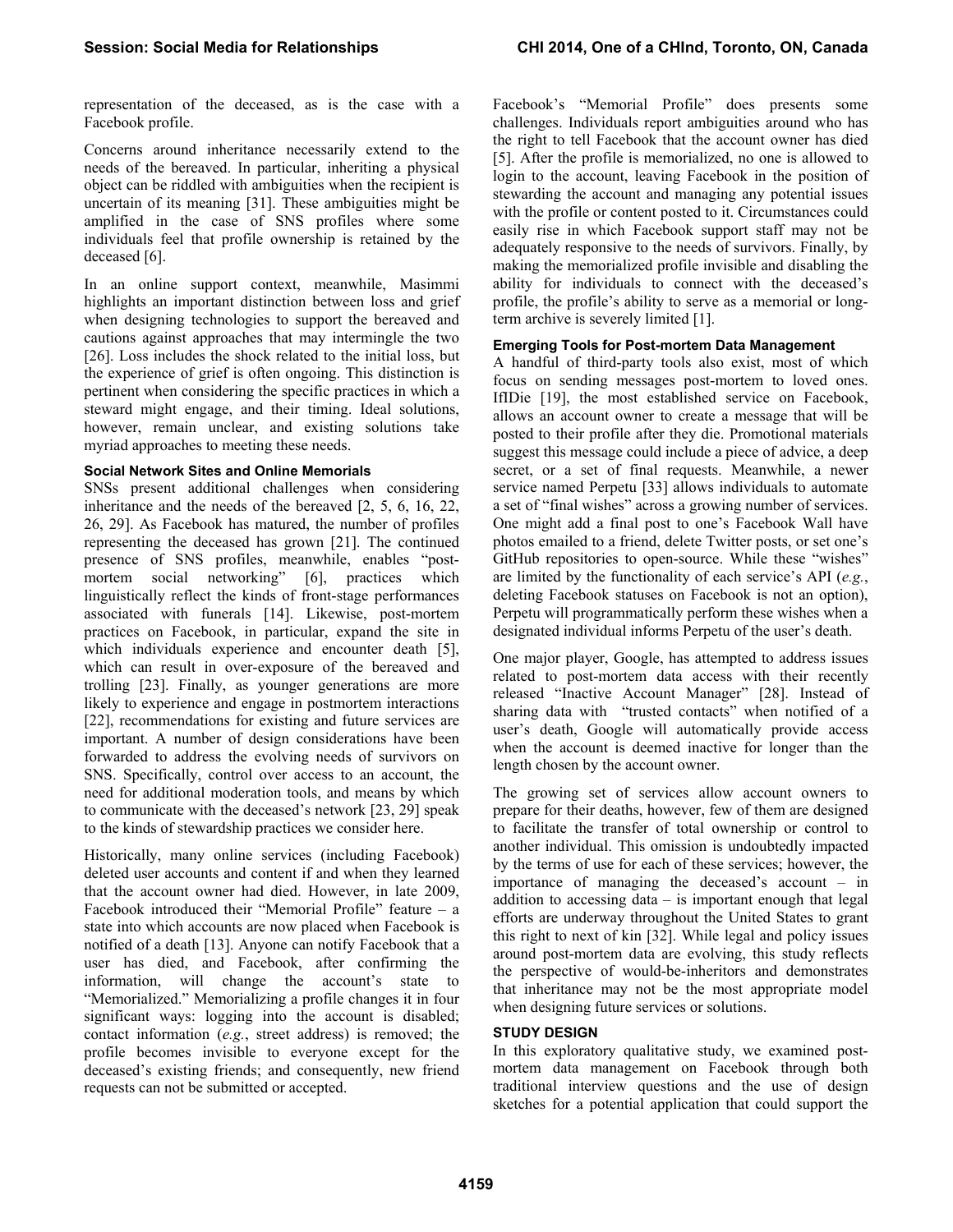transfer of login credentials for a deceased Facebook user's account. We interviewed 20 participants (10 men, 10 women), age 20-50  $(M=30.9; SD=10)$ , from across the United States who reported having experienced the death of a Facebook friend within the previous two years. Interviews were conducted by three of the authors and ranged in length from 1-3 hours. Interviews were conducted primarily over video communication (*i.e.*, Skype or Google Hangouts), with the remainder conducted in-person (5) or over the phone (5). The majority of participants in our study described their relationship with the deceased as "close" or formerly close (as in the case of schoolmates who had grown apart), and while many participants reported experiencing multiple deaths of Facebook friends, the interview focused on the most recent.

The interview included two sections. During the beginning of the interview, we asked participants about their experiences with death and social media broadly, their relationship with the deceased, and about the specifics of their loss. During the second section, we provided participants with a set of sketches related to a fictional SNS application designed to transition data management permissions from the deceased's Facebook account to the participant. A variety of sketches depicting a message or notification to this effect were used to solicit perspectives on how such an exchange could or should be conducted. The interviewing researcher solicited feedback from the participant, sketch by sketch. In the case of remote participants, the sketches were shared via screen sharing or a digital packet sent in advance with instructions to not review the sketches but have them available during the interview. These sketches encouraged participants to "project" themselves into a realistic situation [37], an approach commonly used to discover a participant's perception of the world and how they behave in it [34]. This method proved particularly useful for discussing the sensitive topic of a recent death in a grounded way.

Participants were then provided with depictions of various current Facebook features and functionality (*e.g.,* edit photos) to prompt conversations around perceived norms of use under these circumstances. Specifics about possible practices and temporality were intentionally ambiguous, resulting in varied contextual narratives from participants. Our approach encouraged participants to think deeply about the use of familiar features under these conditions that they might otherwise consider inconsequential.

## **ANALYSIS**

We performed analyses of the interviews using grounded methods. All interviews were transcribed, names were anonymized, and participants were assigned the participant numbers used in this paper. Three of the authors engaged in open-coding of the transcripts [9] focusing on participant practices and their decision making strategies. Individual practices were organized into preliminary categories, such as "preserving data", and contrasting data were noted as a way of identifying tensions across participants. All authors collaboratively refined these categories using the constant comparison method that "combines inductive category coding with a simultaneous comparison of all social incidents observed" [15]. Our final categories are presented as stewardship duties in our findings. Axial coding was then performed to determine how duties were prioritized, and under what circumstances. This analysis highlighted the primacy of interpersonal responsibilities in stewardship duties, and is presented in the second half of our findings.

# **FINDINGS**

The role of a steward as seen in our data involves being responsible both for the deceased's account and the needs and interests of those connected to it. An understanding of the stewardship duties our participants described emerged from our analysis, and we refer to our participants as stewards throughout our findings for the sake of clarity.

Stewardship as defined here may align with concepts of ownership but is a distinctly different model than inheritance in its focus on *authorization* to perform *management* of data, alongside the *responsibility* to individuals connected to these data. *Authorization* refers to a steward's ability to access account functionality and perform particular actions. *Management*, made possible by the authorization a steward has been granted, involves the ability to make decisions about the account (*e.g.*, the addition or removal of data, friend requests, etc.) regardless of whether these activities are ever performed. Finally, *responsibility* refers to the obligations a steward has to other people connected to the deceased (online and off). In our study, participants described their sense of responsibility to multiple parties when controlling who has access to the deceased's profile, under what circumstances, as well as managing the influx of new data.

Personhood and interpersonal relationships are key to informing stewardship practices and defining the role of the steward. If *management* is understood as the practices of stewardship, and *authorization* as the technical capacity to perform them, then *responsibility* speaks to the interpersonal and symbolic relationships the steward has and maintains that motivate and inform his or her practices.

Across our findings, we demonstrate the impact of these three attributes across the four duties. We then describe ways in which conflicting needs might emerge when fulfilling these duties and challenges stewards may experience as they weigh their various responsibilities. We present a hierarchy of responsibilities to describe how stewards prioritize competing needs, and conclude our findings by demonstrating this hierarchy in relationship to an extreme act of stewardship: account deletion.

## **Assumed Duties of a Steward**

Stewardship of post-mortem accounts involves four primary duties: honoring the last requests of the deceased, providing information surrounding the death, preserving the memory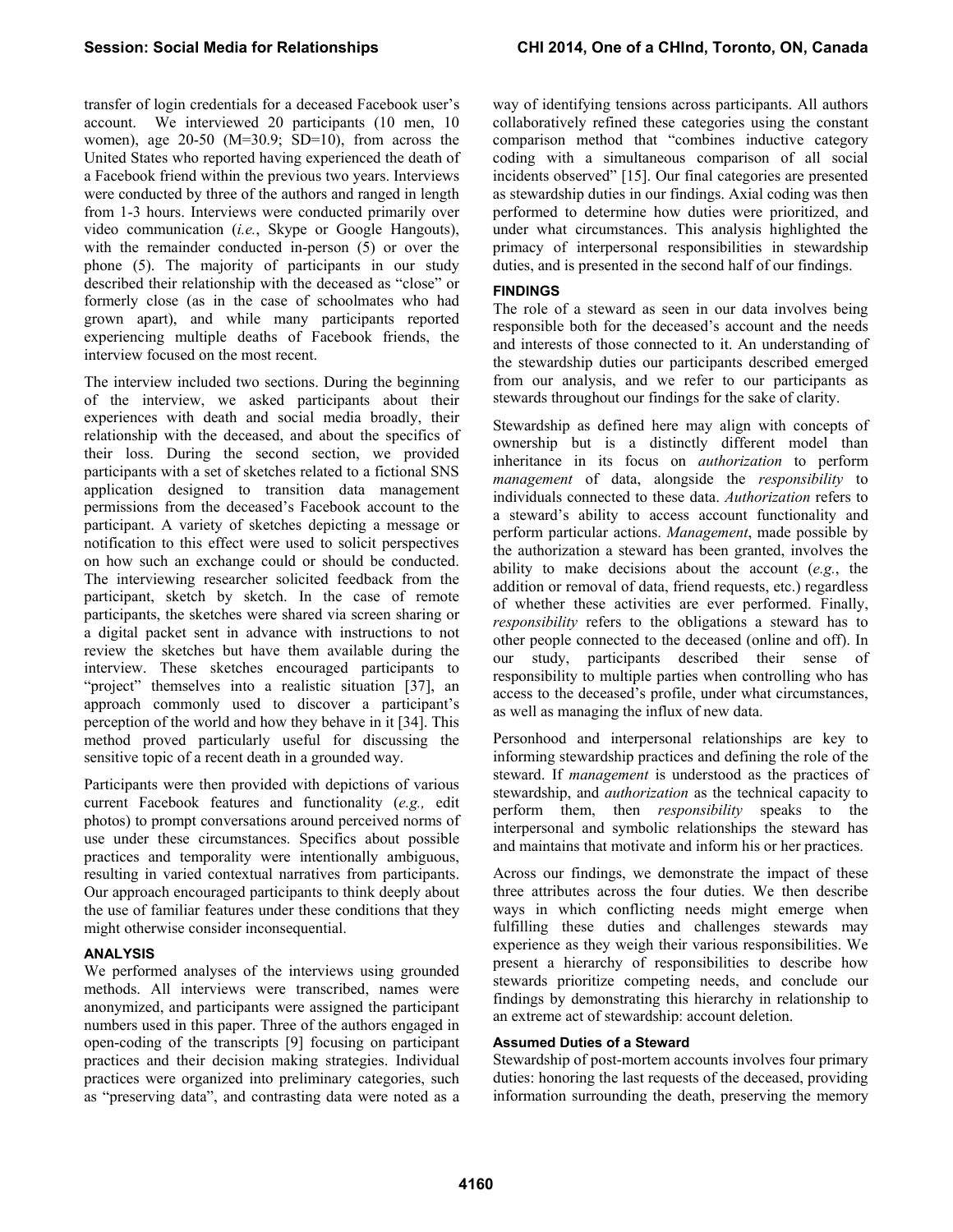of the deceased, and facilitating memorial practices of survivors. These duties, coupled with strategies for balancing competing social responsibilities, influence how people make decisions about the accounts of the deceased.

#### *Honoring the Last Requests of the Deceased*

When presented with design sketches of a notification indicating that they had been selected to take over a friend's account, participants universally reported an expectation that a set of instructions or last requests would be provided. Anxiety about acting on behalf of someone who has died can lead to a desire that "last wishes" (P05) accompany any notification of stewardship.

*I'm hoping it [the notification] is going to be followed by more details. "Please do not accept any more friend requests," "Please do not post as me," "Here's what I am comfortable with being there," "Take care of this," "Delete this"... I don't know. Some sort of instructions... (P04)* 

Assumptions about when they would receive such a request were split between participants: half suggesting in advance of the owner's death and half at the time of death. Premortem notifications provide at least the option to speak to the owner and clarify any instructions:

*If I did receive this [notification pre-mortem] without a conversation, I would make calls [to the account owner] asking, you know, "hey what's going on?" Kind of get a little bit more detail… (P01)* 

The ability for a steward to confirm the owner's wishes could also provide the opportunity to confirm the owner's choice of them as steward and clarify their rationale. Although participants all claimed they would accept the role of steward if no one else could, participants often questioned whether they would be the right person to steward the account regardless of the closeness of their relationship.

*If for some reason I was the only person that Mara or Jean-Claude could find to take over their Facebook account and that was their wishes, then I would say yes and I would do what they asked. (P16)* 

## *I mean, you are not going to decline… (P10)*

Given complex social situations, last requests often need clarification. The importance of discussing last requests pre-mortem is significant given that existing tools and services typically send messages, notifications, and provide access to data to the bereaved after the owner's death. Actions taken post-mortem foreclose the opportunity to clarify expectations, which, as others have noted, presents a challenge for the bereaved [24]. Indeed, most services activate some time after the owner's death (typically 1-3 months post-mortem), a design feature that presents challenges to the stewardship duty we discuss next.

## *Providing Information Surrounding the Death*

Likely duties of the steward include posting informational

and logistic details on the deceased's Wall, such as an obituary or funeral announcement. For example, P03 told us about the benefits of a family member who acted as a source of information on Facebook following the death of a high-school friend:

*His timeline was filling… with lots of questions and people expressing grief and it was definitely in need for someone to come in and sort of manage the situation. It was almost like if everyone showed up at the church for a funeral and nothing was happening… I think it was very important for someone to come in and go "Thank you all for your kind messages. The family really appreciates it, I want to give you an update on what's happening..." And it really was purely informational… (P03)* 

In the absence of an individual to act as a central informational resource, information tends to emerge haphazardly on the deceased's profile or through other sources. Participants described distress at the absence of a clear indicator that the owner had indeed died. We frequently heard stories in which the profile was flooded with posts expressing shock and sorrow, but without anyone clearly sharing the news of the death. Typical of SNS-communication, friends post Wall content to communicate directly (though publicly) with the account owner, but rarely with others in the owner's social network. Based on our interviews, the designation of a steward appears to be one way to overcome this SNS-norm and provide an "official" source of information needed by the surviving community.

As stewards perform these informational tasks, identifying them and their role may be important. Participants provided a number of possibilities, such as an indicator next to any content they posted on the deceased's Wall, the ability to post content on behalf of the deceased, or as P16 explained, directly in their profile information:

*I feel like its important… for the people to know that there was somebody who was [an] acting trustee… A message would come up "This account has now been given to the care of Sahar" or maybe I could write a message … (P16)* 

Participants' desires were partially motivated by a wish to make others aware of them as a resource. However, such an indication would also serve to legitimatize their actions, particularly when their behavior differs from other survivors. Concerns over the legitimacy of their actions and how their actions impacted others were common throughout interviews.

#### *Preserving the Memory of the Deceased*

In absence of any clear directives, maintaining the status quo at the time of death was a common strategy described by participants to avoid disrespecting the wishes of the deceased. Participants often stated they would not alter account settings or existing content unless explicitly directed to do so in the owner's last requests. For most, the presence of profile content at the time of death represented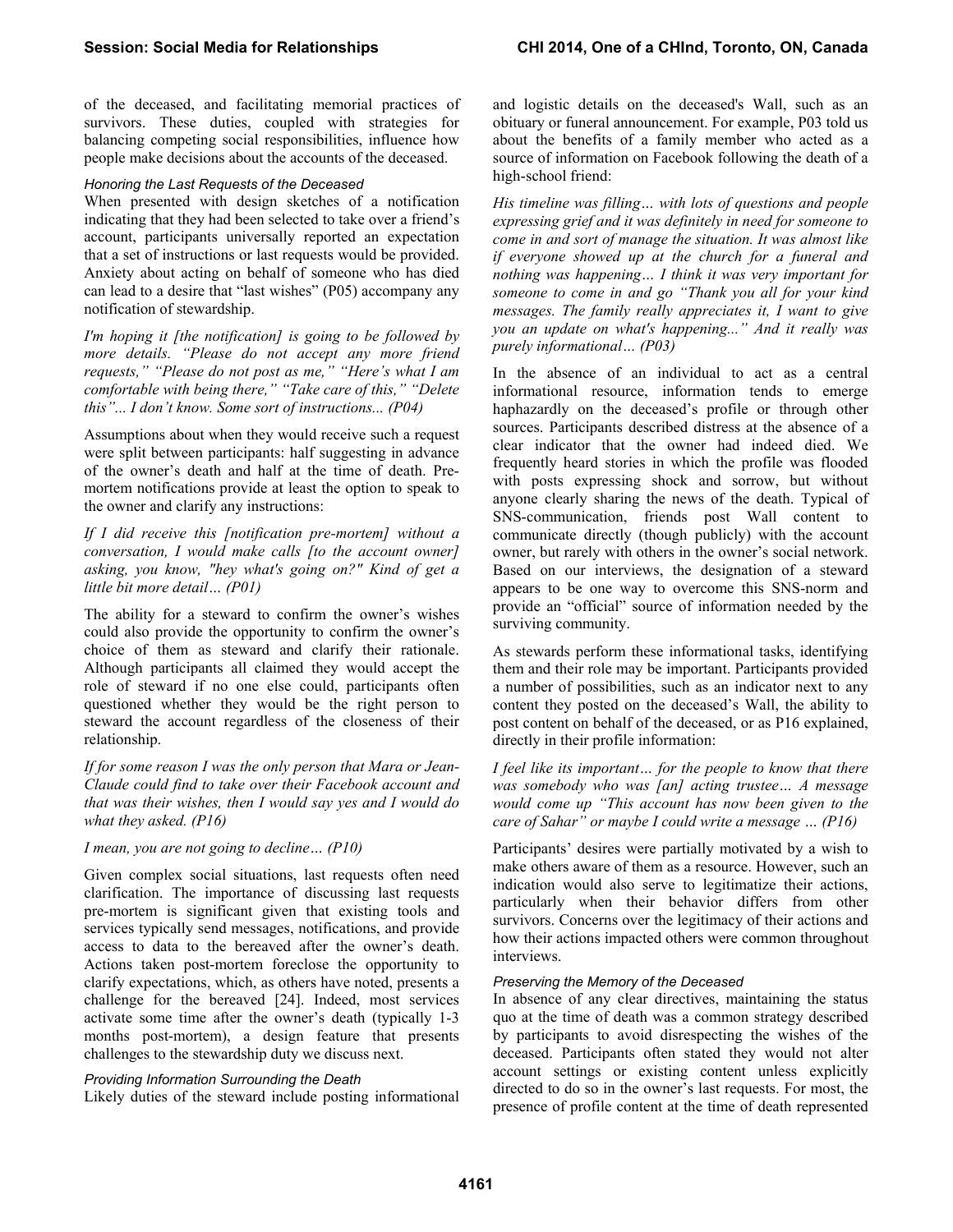at least an implicit acceptance by the deceased, and therefore should not be altered.

*It's just sort of… weird. It would be like going into somebody's office and rearranging their stuff… like [how] you thought it should be [arranged], instead of how they had it already. (P13)* 

Participants commonly used place-based metaphors, such as the office above, to describe their inaction, overlooking, of course, that in the physical world inaction is almost never the answer. For example, after the mourning period, an office would be packed and made ready for a new inhabitant, a child's bedroom might eventually be turned into a home office, and so on. Stewards experience a tension between a desire to maintain the owner's content and the needs of new inhabitants of the owner's profile, raising questions about the length of time for which inaction is a viable strategy.

In some cases, stewards may feel that preserving an appropriate memory of a loved one mandates some content curation. Participants rationalized these changes in the name of creating a more accurate or appropriate representation of the deceased and an ideal memorial space for the bereaved. While in the minority, P14 explained that he would delete "the trivial stuff" to make the "page seem more humanized, more personal." In contrast, the majority of participants viewed any content removal as inauthentic representations of the person "even if… their entire Timeline was FarmVille notifications" (P13).

When stewards do make changes, the presumed intent of the deceased, as well as the expressiveness attributed to the data, help inform the steward's choices. In these cases, a helpful distinction can be made between factual and expressive data. Seven participants suggested they might change data they considered factual, such as removing a mailing address or adding a high school they imagined the deceased had "forgotten" to include on their profile. Expressive data, particularly status updates and photos, were approached much more cautiously. The lines between these types of data, however, can certainly blur:

*Languages… maybe they fibbed a bit. I wouldn't go "They were wrong, they didn't know Arabic." If they thought they knew Arabic, they thought they knew Arabic. I wouldn't change that. (P14)* 

We see here a subtle distinction between information about the deceased and actions taken by the deceased. Preserving the memory of the deceased on SNSs is complicated, given that pre-mortem data about the deceased is typically available as a product of actions taken by the deceased.

Determining whether profile content was the result of the deceased's intentional actions was pertinent when considering changes to the data. To probe this issue, the screenshot of the Facebook Timeline in our sketch packet included a sensitive item: an indication that the owner had

"Liked" a Facebook page titled "Having a fun day killing hookers and stealing cars, now time to play GTA [Grand Theft Auto]." When participants discussed this entry, they actively considered how best to manage it relative to a personal rubric in which they imagined both the circumstances under which this page was "Liked" (An accident? An avid gamer?), and how the deceased would have wanted them the participant to respond.

*He's a jokester… and all of his friends could know that its a joke because he's a joker and you don't want to take that away so that people in a time of sorrow can have a little laugh… "He's dead but he still made me laugh." (P10)* 

In this case, P10's explanation reframes content that might offend some survivors into an item that might bring fellow survivors some relief from their grief.

Stewards also manage a plethora of different types of requests from friends, family, and other survivors. Participants almost always discussed requests in terms of conflicts – either between requests or with the status quo of the profile. While most participants talked about the potential difficulty of having to negotiate between conflicting requests, for P03, the ambiguities resulted in him erring on the side of inaction:

*If I'm erasing all these pieces of Daniel that were real… just because they didn't fit into my way of viewing Daniel… I'm erasing pieces of him that are never coming back and what everybody is going to see is… my interpretation of Daniel. (P03)* 

Thus, even as stewards can play an important role in preserving the use of data, their actions can be a threat to the data itself. Even when well intended, changes to profile content about the deceased oblige us to ask: Whose version of the deceased?

In the absence of a steward, contrasting perspectives may result in the types of conflicts between survivors noted elsewhere  $[6, 23]$ . A steward – functionally acting as the deceased, while not actually the deceased – can moderate some of these issues, but must negotiate and reconcile their own understandings of the deceased with those of others. If stewards do act beyond the requests provided by the deceased, they must attempt to do so by balancing what they perceive as the deceased's intentions with the interests of those who are grieving – including themselves.

While the deceased's Facebook profile is filled with previous actions, the memory the steward seeks to preserve is one held by survivors. This requires stewards to decide between retaining the record of past actions of the deceased and actively managing the current needs of survivors. If stewards start making changes, they may be left having to account for the reasoning behind them. Even curation by the best-intended steward is selective and always represents some kind of loss. Others have already argued for the importance of technology to support "multiple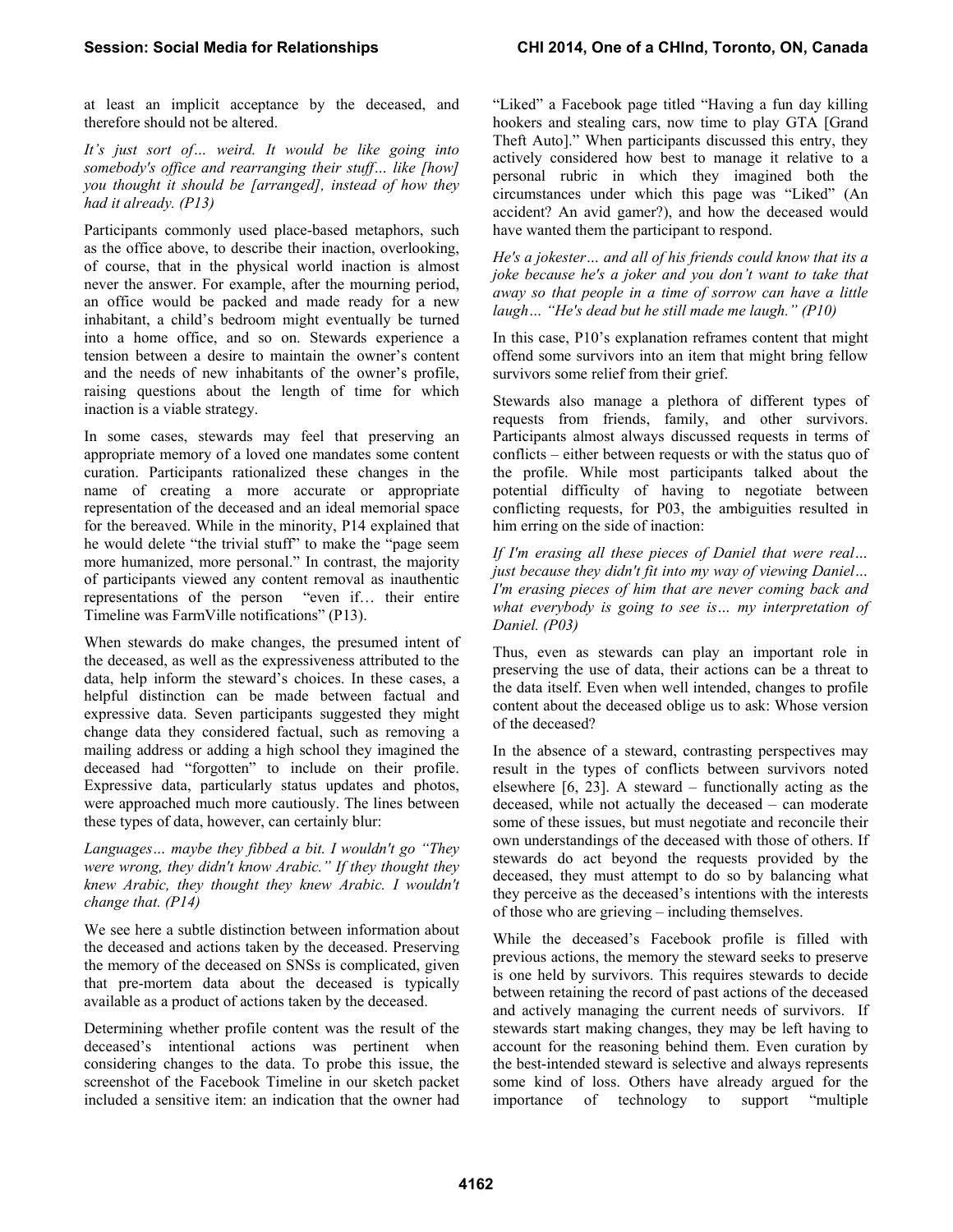representations in an archive" [30], but while the steward is technically empowered to make these representations, they may not know how to do this or for whom.

#### *Facilitating Memorial Practices of Survivors*

In addition to preserving a memory of the deceased, stewardship involves facilitating the practices of survivors as they mourn and memorialize the deceased. Participants provided diverse strategies for meeting survivors' needs,<br>including non-action, changing privacy settings. including non-action, changing privacy settings, encouraging the posting of memories and photos, and regular posting of memorial content. Participants consistently described a desire to facilitate memorializing practices, often drawing on experiences in their own lives:

*Posting messages [on the deceased's Wall] seems to make some people feel better… I would want that to be available... (P16)* 

Participants focused on two types of content in particular: memories posted by other survivors to the deceased's Wall and photos of the deceased:

*The things that I see on their walls are the absolute best... the little random memories. This is something that I started doing… inspired by these people [other survivors]… Just because my memories of somebody can be a lot different… and I like to see people share their memories of something that I may have forgotten. (P01)* 

The role of photography in how we represent and remember the dead [3] certainly extends to social media. The value participants placed on photos reflects their importance and confirms what others have documented [14, 22]:

*I would want pictures... and nice memories… A space for their memories to be curated and maybe put some into an album of "Favorite moments" -- a place for other people to go to look at the good things… [they] did in their life. Kind of like a big scrapbook... for other people who also are fond of this person and remember the good stuff. (P16)* 

Stewards might also include the commemoration of important days and events from the deceased's life. This result complements other research that indicates an uptick in activity related to such events on deceased profiles [6].

*Just as a social thing I would probably try to commemorate anniversaries, death,… the birthday. "Let's think about soand-so on his birthday. Does anybody have a good story?" So try to make it like the community hang out… (P02)* 

Beyond common memorial events, some participants suggested that they might continue temporally-based social media practices in which the deceased engaged while alive. P13, for example, imagined she might continue to post "Throwback Thursdays":

*It might be kind of cool… "Today, August 8th, back in '09 Mason was at the gym…" Because you can go back and see those posts, so it might be something to bring back… to share that again. This is what Mason liked to do...(P13)* 

In addition to fostering interaction, stewardship appears to involve meeting the unknown, but anticipated, needs of survivors. Issues around managing a safe space for grieving survivors frequently involved who was allowed to participate in the online memorial space. Most (but not all) participants described being ill-equipped to make decisions about new friend requests made to the deceased's account post-mortem and were skeptical of the motivations behind them. Otherwise, stewards leaned toward an inclusive approach provided individuals behaved in what participants felt was an appropriate manner:

*Yeah, because it should function as kind of a safe space, like a memorial -- like going to somebody's grave, but on Facebook. If somebody is going to like deface it with graffiti then that's an issue, but if they're going to leave little flowers and notes and stuff, whatever. (P13)* 

As with the management of data posted by the deceased, data posted by survivors also creates some tensions. There is a tension between new data contributed by survivors and existing data – between preserving the deceased's profile and providing a space for memorialization – as well as between the potentially conflicting needs of survivors. However, a steward can speak to and negotiate with survivors, where no such option exists with the deceased.

Managing a defaced profile or a potential conflict between survivors on the Wall was often discussed as a hypothetical scenario. However, for a few, the importance of actively moderating the account was more prescient. P14 spoke to us about an auto-accident in high school, in which most in the car died as a result of an intoxicated driver. He shared the very real possibility of upsetting content:

*Especially for Mason, if people started putting slander – "Oh, you were driving drunk and you were the reason my sister died"... I would block those people. I want it to be a peaceful account. He passed away. Let's keep it clean. His family is already hurting. They don't need to see those kinds of things... I'm not afraid to block people. (P14)* 

In these cases, to maintain a safe space for the bereaved [23], participants explained that they would prioritize the needs of those they perceive to be most close to the deceased. However, the priority given to various relationships deserves additional study.

## **Weighing Social Responsibilities**

Approaching stewardship as a set of social responsibilities, there are questions around balancing the care of the deceased, survivors, and the data associated with the account. Participants described preserving the deceased's memory, often by maintaining as much of the deceased's profile data as possible and by executing any last requests. Acting as an information source and facilitating memorial practices, meanwhile, were important services a steward could provide to other survivors.

The duties outlined require that stewards balance two tensions: the needs of the deceased vs. survivors and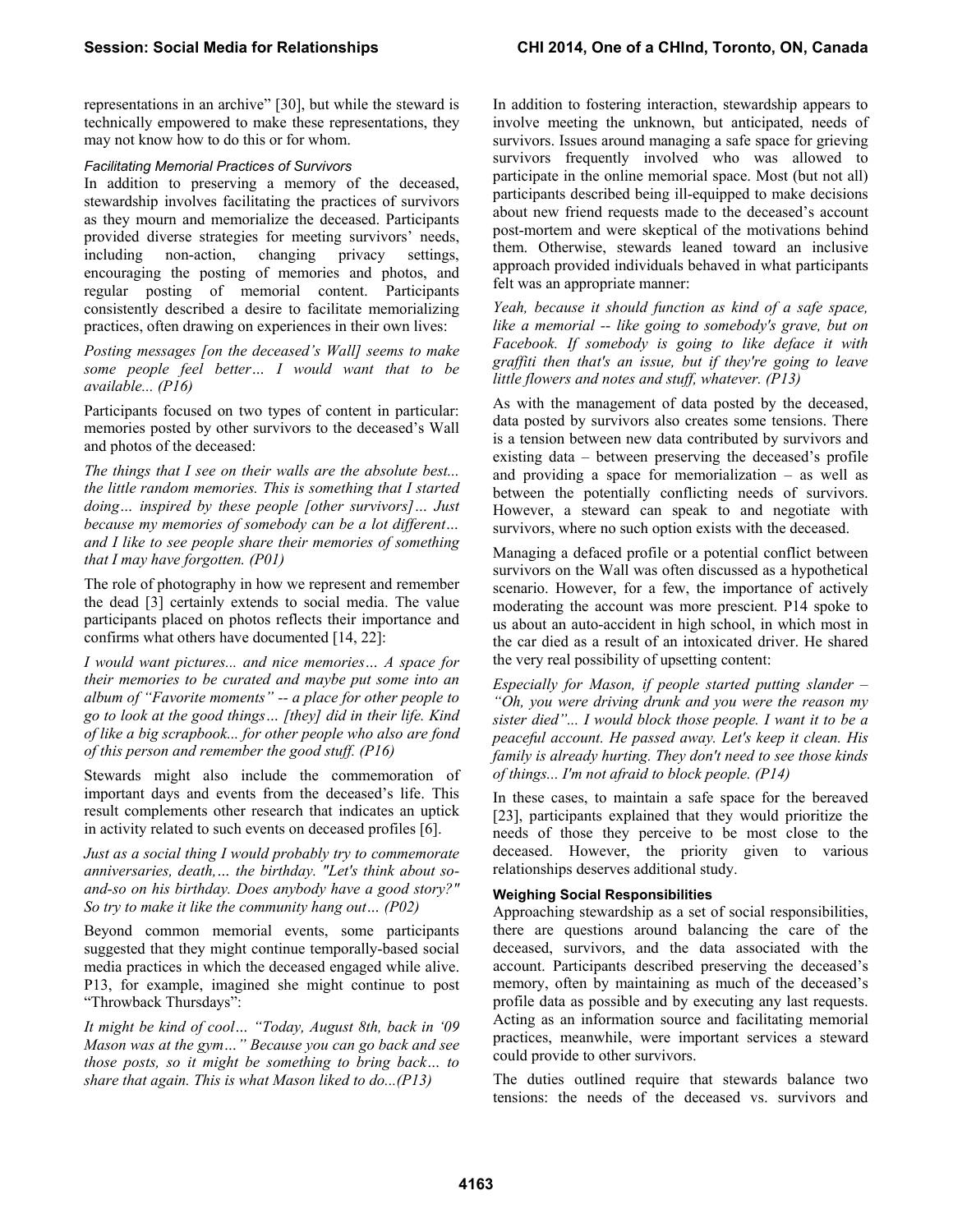preservation of existing data vs. facilitation of memorializing practices that result in new data. Often these tensions are aligned – for example, preservation of existing data frequently meets the needs of survivors. However, when these tensions are in conflict, stewards must prioritize needs. An analysis of how participants prioritized needs resulted in our development of a hierarchy of responsibility that describes how participants evaluated requests. In this section we start by describing the hierarchy and then we demonstrate how the hierarchy informed the ways participants approached the extreme scenario of deleting the deceased's account.

#### *Hierarchy of Responsibility*

When stewards are unable to resolve conflicting needs through alternative solutions, decisions may be informed by the identity of the requestor and their rationale for the request. Across our interviews a clear prioritization of needs was evident:

- **1. Explicit requests from the deceased** serve as specific requests made in advance of death in anticipation of no longer being able to make requests.
- **2. Needs of survivors** can be accommodated, provided they do not conflict with the wishes of the deceased or impact other survivors.
- **3. Perceived wishes of the deceased** impact decisions that are made on behalf of the deceased, but for which there are no explicit instructions.

The priority the deceased holds in this hierarchy presents a problem given that they are not present to make their wishes known. Last requests are one way to make wishes explicit, but in the absence of tools designed to declare and share these requests for online accounts, explicit requests from the deceased rarely exist. Even when the deceased provided last requests, the requests imagined by interviewees lacked sufficient information or context to enable stewards to always understand the spirit or motivation behind them. Explicit instructions cannot cover all scenarios – many of which the deceased will have never experienced or anticipated. This results in stewards having to consider the perceived wishes of the deceased, wishes that cannot be verified.

Although perceived wishes are given least priority, they represent a means through which explicit requests of the deceased can be interpreted in ways that justify meeting the needs of survivors. For example, one can imagine a scenario in which the deceased's request to maintain the profile so that people have a place to convene is interpreted to also mean proactively supporting the bereaved. Conversely, perceived wishes of the deceased could be overruled by explicit requests of the deceased in unforeseen circumstances.

Throughout the hierarchy, but particularly when weighing needs of survivors, scope and severity of impact play a prominent role when considering content changes. For example, restricting an offensive commenter's access to the profile Wall may negatively impact one individual, while ensuring a "safe space" for everyone else. In contrast, a scenario in which a close family member requests the profile be deleted, despite the benefits it provides others, was deeply troubling for participants. Isolating content through separate spaces, such as a public memorial page and a private profile, can reduce conflicts between multiple requests. Likewise, reversible strategies, such as changing privacy settings instead of deleting content, preserves the ability to undo stewardship decisions at a later point.

## *Deleting an Account*

To demonstrate use of the hierarchy and how survivors invoked the wishes of the deceased, we examine stewardship in relationship to one particular Facebook feature: account deletion. As an extreme act of stewardship, the prospect of deleting the deceased's account resulted in concerns that cut across the duties we have described. Participants' responses highlighted tensions between the privileging the profile as a site owned by the deceased and its new role as a memorial, and subsequently, tensions between the needs of the deceased and survivors.

Explicit requests from the deceased served as the most core obligation of stewardship. While participants typically had a strong preference for preserving content, the steward's role in executing last requests obligated most participants to delete the account if explicitly requested:

*I think if Daniel had said… "I want you to maintain this account for a set amount of years" and if he had left instructions to delete the account after a certain amount of time, I would absolutely honor his wishes… It would be very difficult… [but] I would* have *to do that. (P03)* 

Likewise, if the owner had requested the account be kept active, participants indicated they would attempt to maintain the profile, even if others objected. Imagining a scenario in which the deceased's parents asked that their son's profile be deleted, P08 explained that he "would be clear with his parents that this was his last wish. And it would be this way in spite of their discomfort." However, requests from immediate family were particularly challenging given the potential depth of their grief. Continuing on, P08 explained:

*For me the more difficult question is the opposite… if they [the parents] begged me to not delete it and he wanted it gone... I could see that their feeling on it might be something akin to me killing him all over again… killing off any remnant of their memory of him. (P08)* 

The responsibility a steward has to those grieving was a concern of participants, particularly for scenarios in which the steward cannot meet their needs. P08's comment speaks to the importance of developing additional tools (or making existing tools more readily apparent) that can provide stewards with alternative strategies for meeting divergent needs – in this case, perhaps an offline archive for the deceased's parents.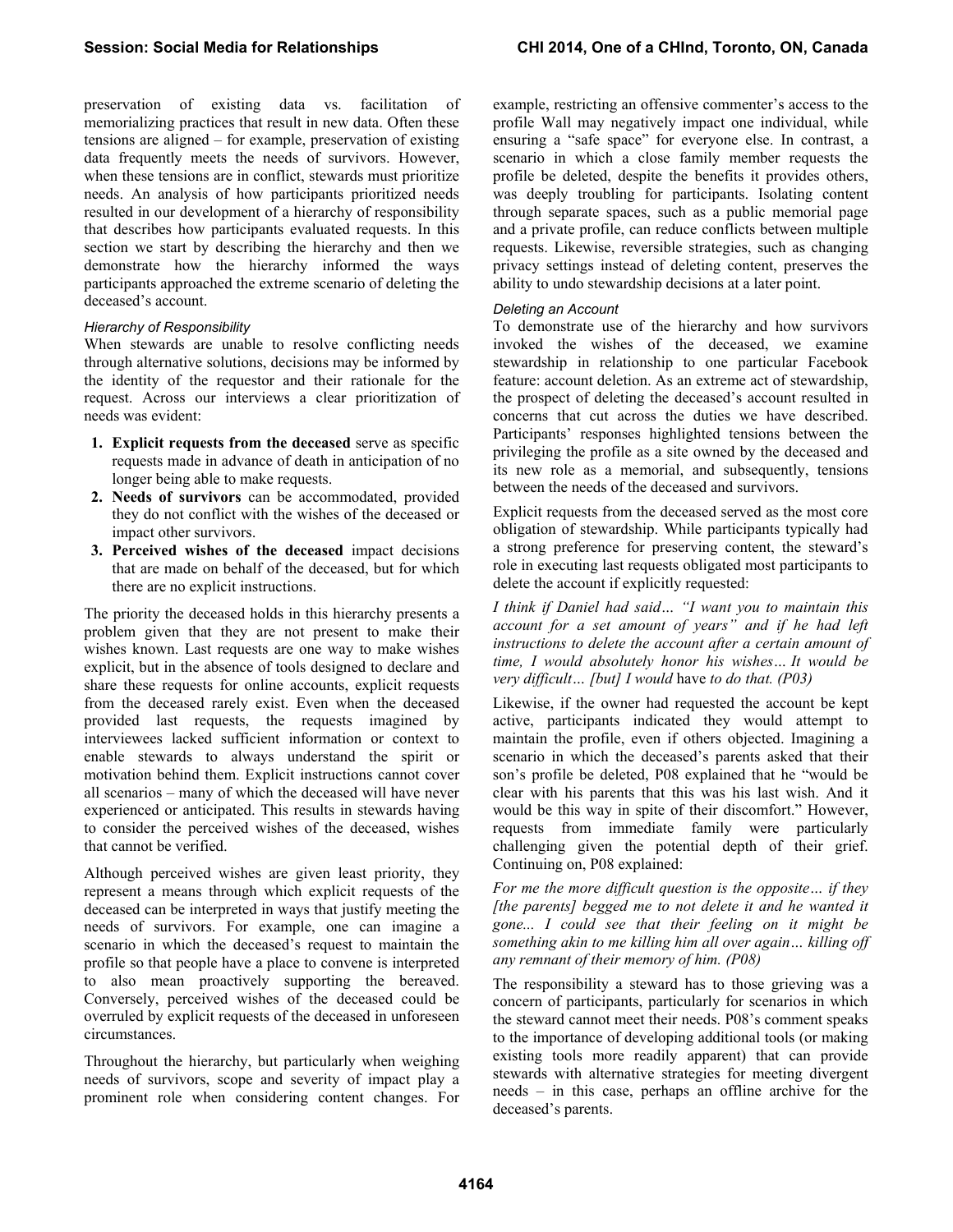In very palpable ways, stewards bear responsibilities to those impacted by fulfilling requests of the deceased or other survivors. As such, deleting the profile becomes more fraught when it is an active site of memorialization for a grieving community. When we asked participants how the level of activity on the profile might impact their decisions, two common strategies were shared: alternative solutions that might decouple conflicting needs and explaining their actions (and the deceased's wishes) in a way that attempts to enroll others into the hierarchy. Both of these strategies were evident when P09 talked about how she might handle a request from the deceased to delete the account:

*I mean I would delete the account. But maybe a different page can be made…? Yeah, I would send out some kind of message that just let people know that she requested it… that she told me that she wanted it to be deleted. (P09)* 

The challenge is that with the deceased unable to reiterate, clarify, or contextualize the meaning or importance of their request, survivors (including a steward) are left to interpret them on behalf of the deceased. The weighing of options, then, also becomes a process through which a steward must weigh the relative legitimacy of various interpretations of the deceased's intent. In more ambiguous scenarios, participants adopted the perspective of the deceased as a way of arriving at a rationale:

*My goal would be to try to maintain the page at all cost, unless… I could not see hurting see my friend's mother. Because I would… go back and go "okay what would Daniel do? If something was hurting his mom would Daniel go 'look this is bigger than the both of us, you're just going to have to get over it'?" He would not do that... he probably would shut down the page. (P03)*

In the most complex of scenarios, the steward is left weighing not only the explicit last requests of the deceased against the needs of survivors, but also the deceased's intent as projected by both the steward and the other survivors. This can be emotionally burdensome and may lead to questions about the legitimacy of their role as a steward.

## **CONCLUSION**

Prevailing approaches to digital legacies adopt a model of inheritance for post-mortem data management. However, framing digital legacies in terms of inheritance reduces them to a collection of digital assets whose ownership can be transferred. In this study, we found that prospective inheritors of Facebook accounts did not talk in terms of inheritance or ownership, but instead as an undocumented role that we termed "stewardship." Notably, we argue that stewards are concerned with the relationships represented in and surrounding post-mortem data, rather than data alone. Subsequently, design efforts focused on the inheritance of data may be inadequate for the needs of stewards.

When using inheritance as a model, two positions are privileged: the deceased and the inheritor, the latter of which can be any survivor. Stewardship provides a model that allows us to account for alternatives to ownership and a new role that includes a small but important set of users. Stewardship allows us to consider needs particular to those who act as mediators of the deceased's data and moderators of the needs of various survivors. In the case of social network sites, the rich social interactions and public nature of profiles may ultimately limit the utility of inheritance. Stewardship, meanwhile, acknowledges profiles as active communal spaces with shifting needs by attending to the management of the profile space and multiple parties.

We have outlined duties and challenges that can accompany the stewardship of a deceased friend's Facebook account. Our analyses indicate that Facebook stewardship involves four types of duties that leave stewards weighing the needs of the deceased and various survivors. Enumerating specific design recommendations is beyond the scope of this initial study and requires future study. However, future research on the needs of stewards requires acknowledging the potential of stewardship in the design of systems that seek to attend to post-mortem issues.

The challenges associated with stewardship that we have presented here demonstrate the importance of both acknowledging stewardship in the design of systems that seek to support post-mortem data management as well as the need for tools to support stewardship duties. Most pertinent on Facebook is providing structure and support for the difficult and potentially emotionally taxing demands that a steward might face. In moments of conflict, stewards are placed in positions to have their judgment of and their relationship with the deceased challenged. This raises questions about the steward's own experience of mourning, and their ability to develop and maintain a "continuing bond" [20] with the deceased. When using stewardship as an approach, issues such as these are brought to the fore in ways unseen when designing for inheritance alone.

## **ACKNOWLEDGMENTS**

We thank our participants for making this work possible, and Courtney Loder, Melissa Gregg, Sen Hirano, Steven Frost, Sara Bareilles, and members of LUCI for feedback and support. This work was supported in part by the Intel Science and Technology Center for Social Computing.

## **REFERENCES**

- 1. Acker, A. and Brubaker, J. R. Death, Memorialization, and Social Media: A Platform Perspective for Personal Archives. *Archivaria 77,* (2014).
- Arnold, C. How to Manage Your Digital Afterlife. *Scientific American Mind*, 2013. http://www.scientificamerican.com/article.cfm?id=how -to-manage-your-digital-afterlife.
- 3. Batchen, G. *Forget me not: Photography and remembrance*. Princeton Architectural Press, 2006.
- 4. Bell, G. No More SMS from Jesus: Ubicomp, Religion and Techno-spiritual Practices. *Ubicomp 2006*, Springer (2006), 141 – 158.